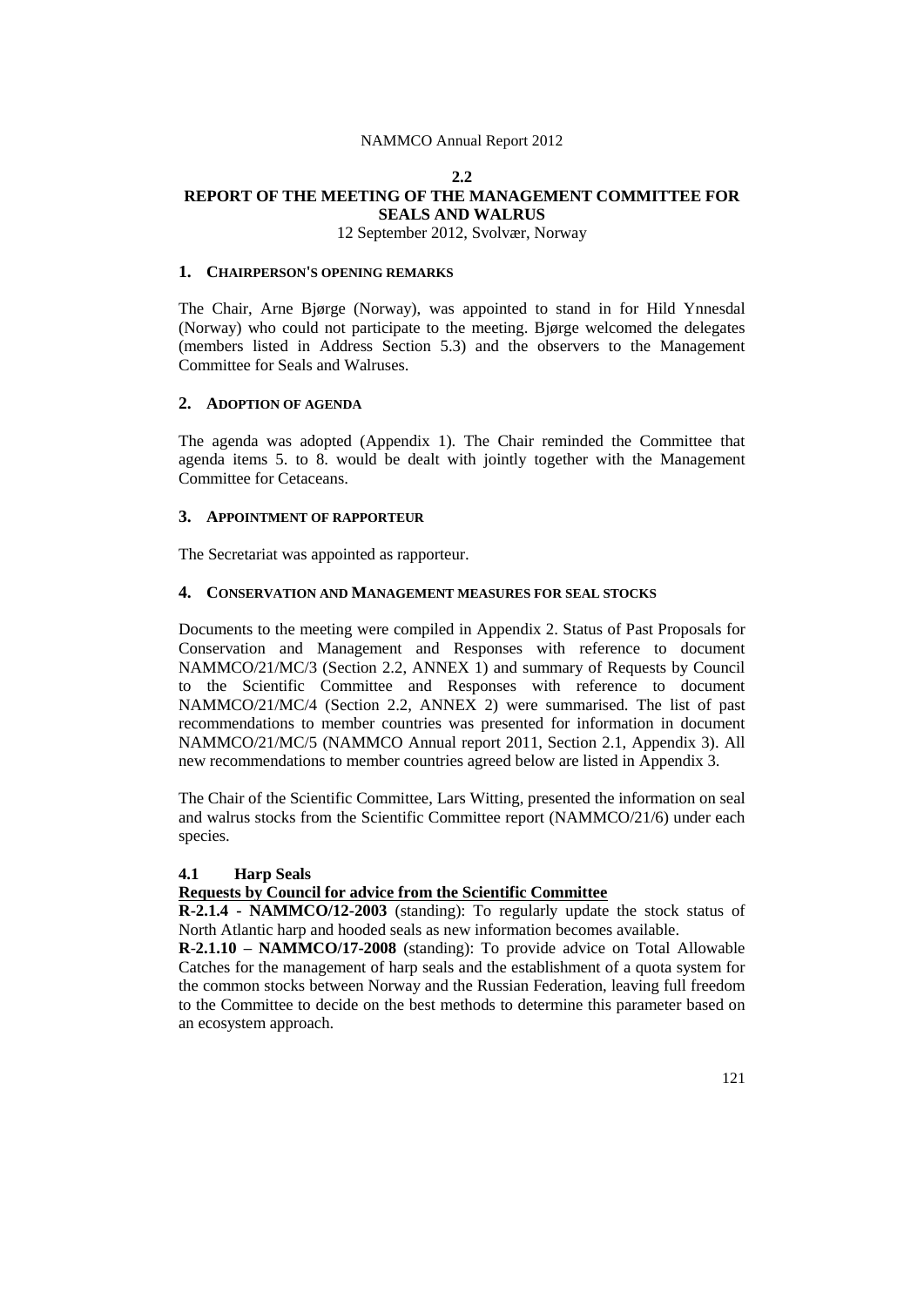**R-2.1.11 - NAMMCO/18-2009** (pending): To evaluate how a projected increase in the total population of Northwest Atlantic harp seals might affect the proportion of animals summering in Greenland.

# **Advice from the Scientific Committee**

The Scientific Committee examined the information provided by the ICES/NAFO Working Group (WG) on Harp and Hooded Seals (WGHARP) which had met during August 2011.

For the White Sea/Barents Sea **(R-2.1.4)** a modified population model with timevarying fecundity estimated 1,364,700 (95% C.I. 1,230,384 – 1,498,916) animals in 2011, with the sustainable catch (**R-2.1.10**) being 15,827 1+ animals (or an equivalent number of pups, where one  $1+$  seal is balanced by 2 pups).

The Greenland Sea population (**R-2.1.4)** seems to be data rich and the population model estimates indicate a substantial increase from 1970 to 650,000 (95% CI: 379,000-920,000) in 2011. A sustainable catch (**R-2.1.10**) will have to approximate 16,737 animals of the 1+ age class or 33,474 pups. Alternatively, given that the latest estimate is the largest, the 80% probability of less than 30% declined gives a sustainable catch of  $25,000$  animals of class  $1+$  if adequate monitoring is put in place.

Regarding **R-2.1.11** the Scientific Committee reported that abundance estimates from West Greenland need to be developed to discriminate between actual and perceived changes in abundance. The population is believed to approach carrying capacity and this is normally associated with new factors becoming important for a continued growth of the population. It is therefore uncertain whether the distribution of the seals in the years to come is predictable based on hind-cast analysis. Such analyses will, however, be important to describe how distribution patterns change as the population and the environment change. Historically the abundance of seals in Greenland waters was positively associated with increases in the harp seal population. Since 2000, it appears that ecological and hydrographical changes have changed the relationship, and possibly led to decreases in harp seals. However, there are insufficient data available to adequately analyse the latter.

### **Recommendations to member countries**

The Management Committee for Seals and Walruses **endorsed** the Scientific Committee recommendations to limit the catches for the common stock between Norway and Russia (**R**-**2.1.10)** for the White Sea/Barents Sea to 15,827 1+ animals (or an equivalent number of pups, where one  $1+$  seal is balanced by 2 pups) and for the Greenland Sea to 16,737 animals of the 1+ age class or 33,474 pups; as an alternative 25,000 animals of class 1+ if adequate monitoring is put in place.

#### **Any other business**

Norway reported that WGHARP has recently developed a population model which includes fecundity data. This model is more realistic than the previous one, but the figures for population abundance and therefore the allowable catches are lower. Norway also commented on the poor ice conditions in recent years which probably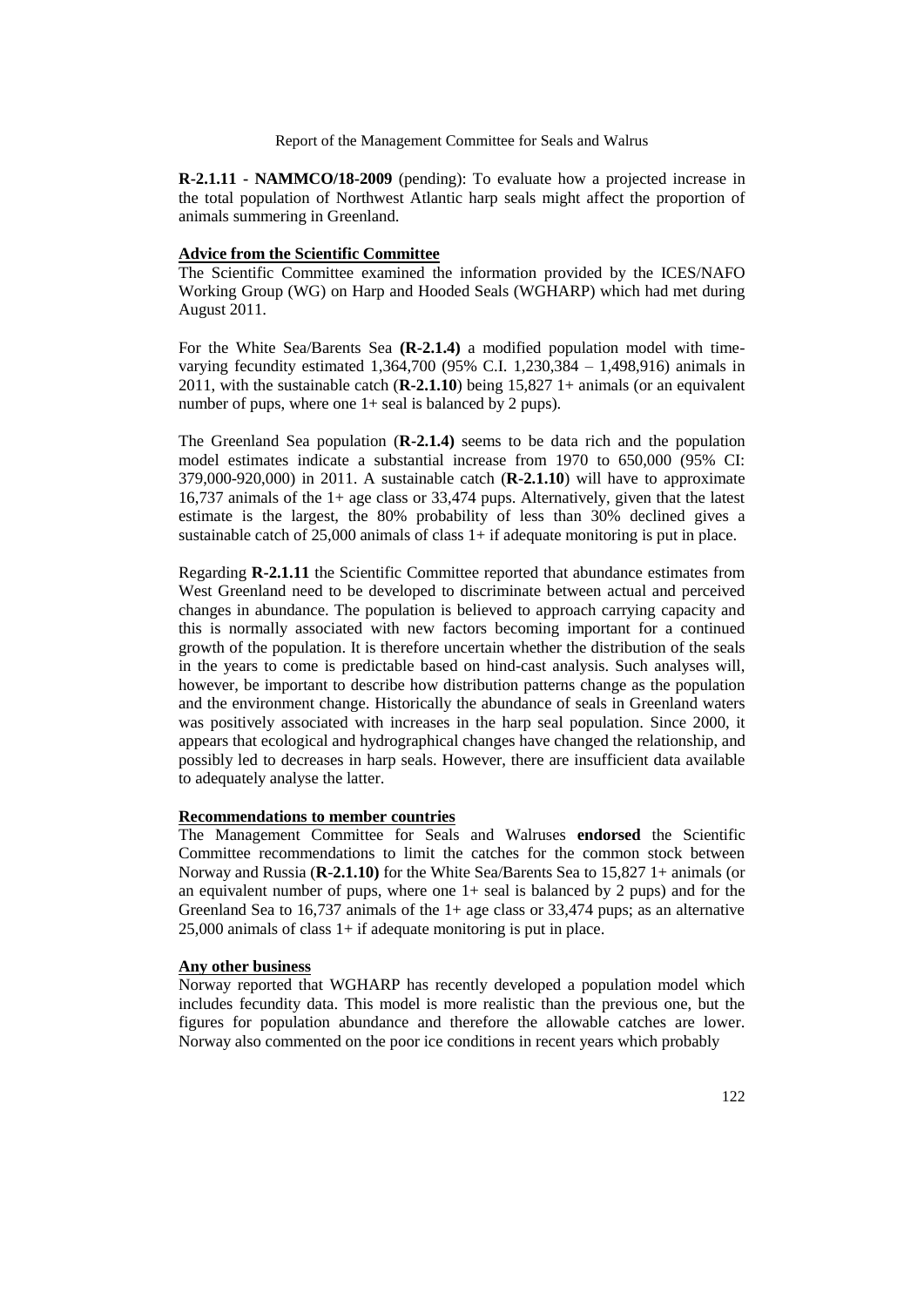will have a great influence on the population.

Greenland expressed appreciation for the response from the ICES/NAFO WGHARP and their consideration at their last meeting of request **R-2.1.11**. It is understandable that this is not a simple question that can be answered based on available data, but one which will require new abundance estimates with several surveys at various times of the year for some years. Greenland expressed the intention to establish a dialogue with the Institute of Natural Resources and the Hunters and Fishermen Association (KNAPK) in order to define consider our further approach.

Greenland has in 2012, as in previous years, given Norway permission to carry out scientific work on seals and to take harp seals within the Greenland EEZ.

Canada reported that the surveys in 2012 have been completed and the results will be communicated as soon as the peer review is passed. The harvest has been very low also due to poor ice conditions, and it has not fully utilised the Total Allowable Catch.

### **4.2 Hooded Seals**

### **Requests by Council for advice from the Scientific Committee**

**R-2.1.4 - NAMMCO/12-2003** (standing): To regularly update the stock status of North Atlantic harp and hooded seals as new information becomes available. The Management Committee for Seals and Walruses noted the likely impact of increasing abundance of these species on fish stocks.

### **Advice from the Scientific Committee**

In response to request **R-2.1.4**, the Scientific Committee reported that the ICES-NAFO WG meeting on Harp and Hooded Seals in August 2011 had reviewed the status of hooded seals in the Greenland Sea (NAMMCO/21/6). The 2007 abundance estimate is of 16,140 pups, which is considerably lower than in 1997. The population model estimate for 2011 was 85,000 to 106,000. This is well below the limit of 173,000 (30% of the maximum estimate of 575,000) animals, where WGHARP recommends that catches shall not occur. Therefore, no catches of hooded seals should be taken from the Greenland Sea, except for local catches in East Greenland.

### **Recommendations to member countries**

The Management Committee for Seals and Walruses **welcomed** the information provided by the Scientific Committee jointly with the ICES/NAFO WGHARP and the 2012 harp and hooded seal surveys.

The Management Committee **reviewed** the recommendations of the ICES-NAFO WG on Harp and Hooded Seals and continued to **support** the recommendations for the Greenland Sea.

#### **Any other business**

The 1956 -2006 data from the Northwest Atlantic showed that the age at birth increased from 4.4 (1956-78) to 6.1 (1989-95). Pregnancy rates declined from 91-98% to 7.4-7.9%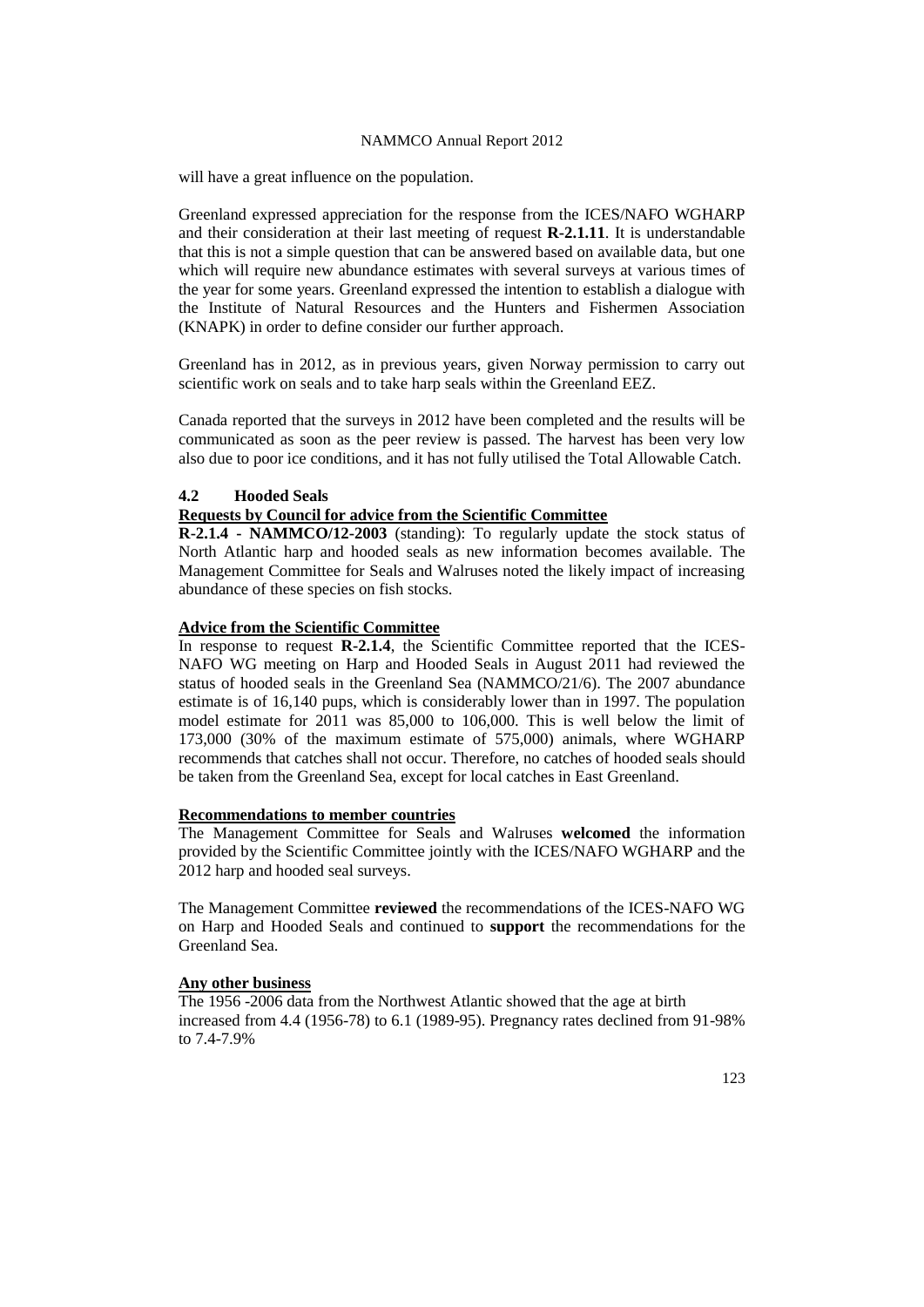Norwegian survey in 2012 in the Greenland Sea also identified patches of hooded seals even if it was designed for harp seals and this data might yield a new abundance estimate. The analysis of data from the 2010 scientific sampling programme to investigate the reasons for the significantly lower abundance of this species compared to earlier years will be performed in the next years.

Greenland has in 2012, as in previous years, given Norway permission to carry out scientific work on seals and to take hooded seals within the Greenland Exclusive Economic Zone (EEZ).

All models runs indicated a decrease in the Greenland Sea Hooded Seal population from the late 1940s and up to the early 1980s. The population has remained at this low level up to this date despite reduced hunting pressure. Although difficult ice conditions may have contributed, the low population level of hooded seals is far from fully understood. Samples have, however, been collected for use in studies for potential factors such as reduced fecundity, diseases, predation by polar bears and food shortage. The collected material is presently being analysed.

### **4.3 Ringed Seals**

# **Requests by Council for advice from the Scientific Committee**

**R-2.3.1- NAMMCO/5-1995** (standing): To advise on stock identity of ringed seals (*Phoca hispida*) for management purposes and to assess abundance in each stock area, long-term effects on stocks by present removals in each stock area, effects of recent environmental changes (*i.e.* disturbance, pollution) and changes in the food supply, and interactions with other marine living resources.

**R-2.3.2 - NAMMCO/7-1997** (standing): To advise on what scientific studies need to be completed to evaluate the effects of changed levels of removals of ringed seals in West and East Greenland.

### **Recommendations for scientific research**

The Management Committee for Seals and Walruses welcomed the deployment of satellite tags and **reiterated its recommendation** from the previous year to perform abundance estimates on sea ice in offshore areas but also including that updated information on fjord area occupancy is also needed.

#### **Any other business**

The Scientific Committee reported on the increased effort in research on this species towards gathering of data on movement, dive behaviour and environmental preferences of ringed seals with the use of satellite tracking devices both in Svalbard and in Greenland both in 2011 and 2012.

Norway noted that fjord ice, on which this species depends, is diminishing at a time of the year critical for survival and that data is needed to evaluate the extent of this phenomenon.

# **4.4 Grey Seals Requests by Council for advice from the Scientific Committee**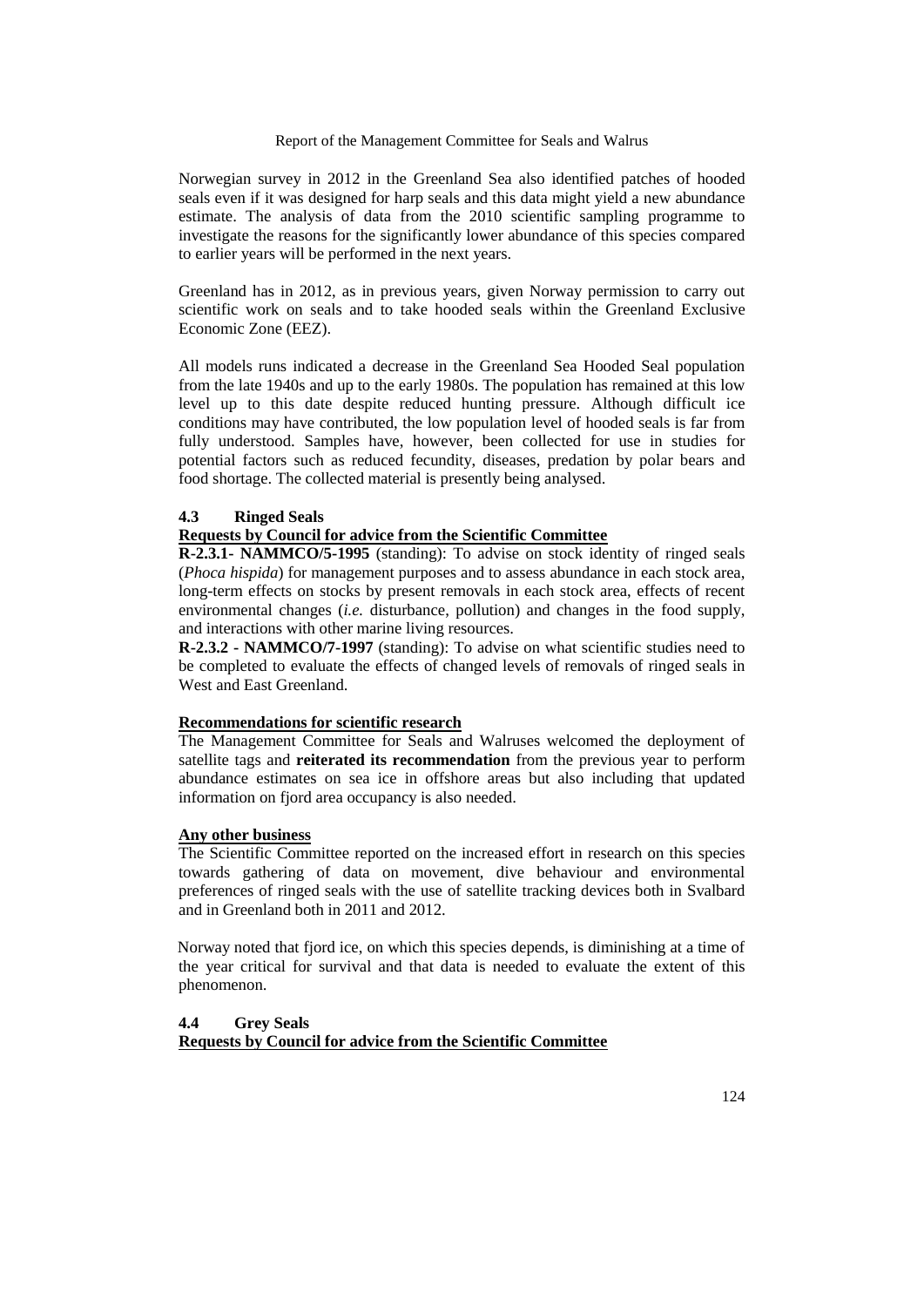**R-2.4.2 - NAMMCO/11-2002** (standing): The Scientific Committee had previously provided advice in response to a request to review and assess abundance and stock levels of grey seals in the North Atlantic, with an emphasis on their role in the marine ecosystem in general, and their significance as a source of nematode infestations in fish in particular (NAMMCO 1995). Given the apparent stock decline in Iceland, an apparent increase in Southwest Norway and in the United Kingdom, and the fact that this species interacts with fisheries in three NAMMCO member countries, the Management Committee **recommended** that the Scientific Committee provide a new assessment of grey seal stocks throughout the North Atlantic.

### **Advice from the Scientific Committee**

The Scientific Committee recommends convening a WG meeting to finalise **R-2.4.2** in 2014 when the current studies on this species are expected to have produced results.

### **Recommendations**

The Management Committee for Seals and Walruses **endorsed** the recommendation to prepare for an assessment, and **recommended** that the Scientific Committee proceeds with it.

### **Other information**

The Scientific Committee reported on increased efforts in seal by-catch reporting in Iceland, but warned of the frequency of unidentified seals in the reports. A survey is expected for the summer/autumn 2012.

Norway reported on progress in the new assessment for this species and oriented the Management Committee that data on stock structure from the whole north Atlantic has been analysed and the results will be available in the next months. Norway and Russia are planning a joint research programme in the Barents Sea.

Grey seals have been protected in Greenland since 2010 according to an Executive Order.

Iceland communicated that new surveys and a catch reporting system are planned for the near future and that efforts towards the identification of the reasons behind and the quantification of the increase in pup production during the late decade.

In the Faroe Islands, studies have included the collection of samples for stock delineation. Results are expected during 2013. The mandatory reporting system for grey seal removals in aquaculture farms has been in place since 2011 and some adjustments have been implemented to improve the reporting. Abundance surveys are planned for the coming years. Due to difficulties in estimating the abundance of this species in the Faroe Islands various assessment approaches probably need to be used.

# **4.5 Harbour Seals**

### **Requests by Council for advice from the Scientific Committee**

**R-2.5.2 - NAMMCO/16-2007** modified **NAMMCO/19-2010** (pending): To conduct a formal assessment of the status of harbour seals for all areas as soon as feasible.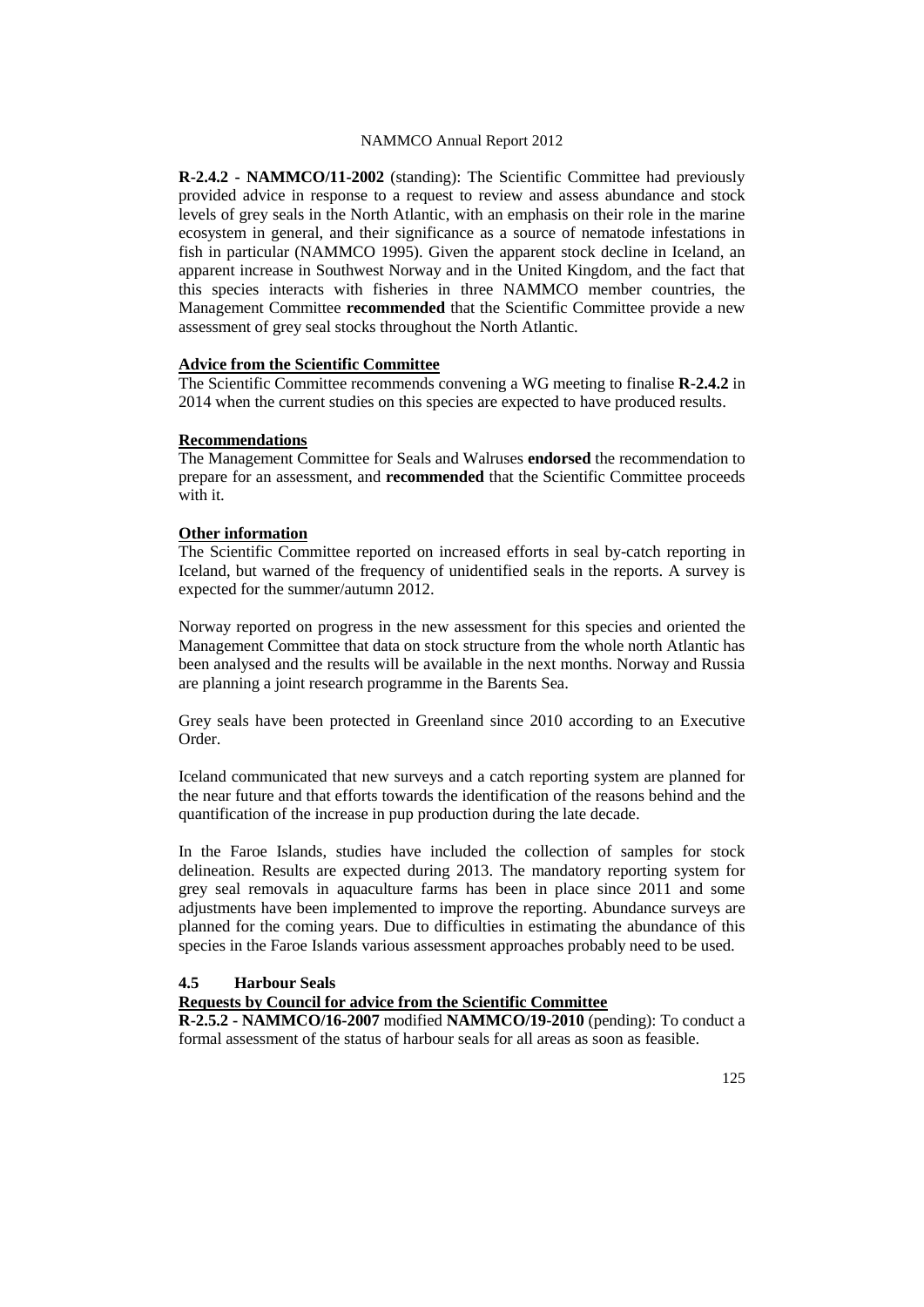# **Advice from the Scientific Committee**

The Scientific Committee **recommended** convening a WG meeting to finalise **R-2.4.2** in 2014 when the current studies on this species are expected to have produced results.

### **Recommendations:**

The Management Committee **reiterated its recommendation** to obtain updated information on abundance and struck and lost figures. In the case of struck and lost data it **recommended** that a struck and lost factor be developed.

### **Any other business**

The Scientific Committee reported about the Norwegian aerial surveys for this species in 2011-2013. These are meant to update the earlier surveys from the years 2003- 2006.

An abundance estimate of 11,000 (95% CI:8,000-16,000) was produced for Iceland and the figures are similar to the estimates from 2003 and 2006.

Tagging in South Greenland showed local movements and a coastwise breeding migration along the east coast in the period mid-June to mid-July. There are plans for installing monitoring cameras for the small groups present on the west coast.

In Norway, seals are hunted at sea and struck and lost data are important for assessment. The monitoring in place in Norway includes self-reporting for struck and lost, but there is no evaluation of the system.

Harbour seals have been protected in Greenland since 2010 according to an Executive Order.

Icelandic catches have not increased in the recent years and are low. Information on this species will be updated after an aerial survey during summer 2013.

# **4.6 Walrus**

### **Requests by Council for advice from the Scientific Committee**

**R-2.6.3 - NAMMCO/15-2006** (ongoing): The Scientific Committee should provide advice on the effects of human disturbance, including fishing and shipping activities, in particular scallop fishing, on the distribution, behaviour and conservation status of walrus in West Greenland.

## **Advice from the Scientific Committee**

Owing to a lack of explicit studies, the Scientific Committee is not in a strong position to provide advice on the effects of human disturbance on walrus.

The Scientific Committee **recommended** convening a Working Group meeting in the winter/spring 2012/2013 to reassess this species.

### **Recommendations for Scientific Research**

Walrus quotas in Greenland presently follow the scientific advice and the quota level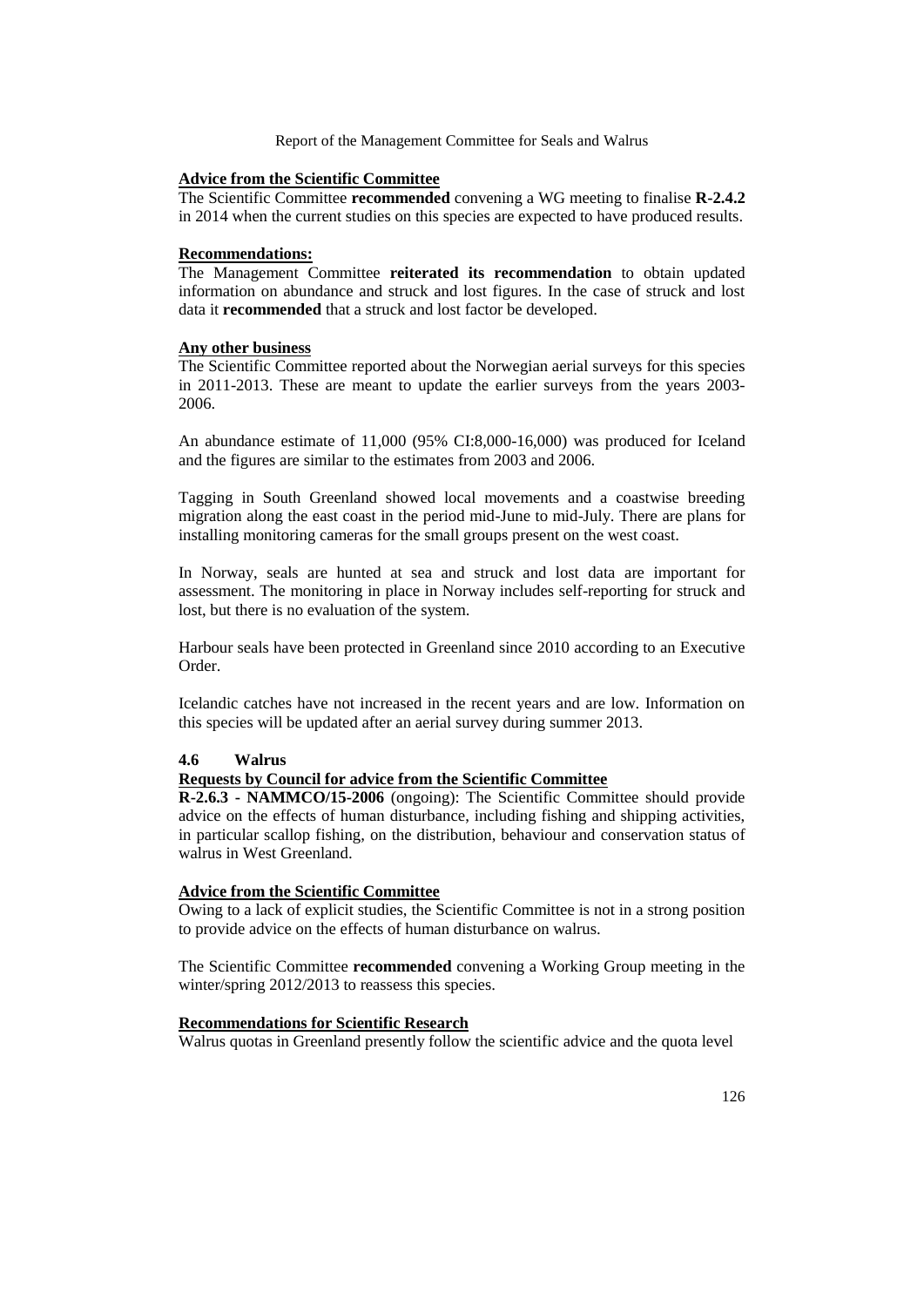has probability of sustainability of 70 % or more until 2014. The present quota block covers the years 2010-2012.

**In a new request** (**R-2.6.6**), the Management Committee **requested** the Scientific Committee to investigate the possibility to include a carryover for quotas in order to include this possibility in the next hearing for the new quota block period.

### **Any other business**

A survey in 2011 estimates the Pechora Sea population at a minimum of 3,900 (95% CI:3,750-4,290) and a special monitoring programme related to oil exploration was initiated in 2010.

Norway reported on the continuation of the monitoring programme for potential impact of tourist activities on the haulouts.

Greenland recently produced new abundance estimates<sub>,</sub> using the associated tagging data for bias correction, for the North Water surveys of 2010.

A hunter interview on walrus has been performed by the Greenland Institute of Natural Resources and the results will be presented as soon as they are available.

# **4.7 Bearded seal**

The Scientific Committee communicated that some limited satellite tracking of bearded seals is ongoing and continuing in Svalbard and Greenland. The Committee noted that this species, as in the case of ringed seals, faces ice-related challenges due to global change.

The Management Committee **welcomed** this progress and **reiterated its recommendation** that efforts be renewed towards gathering information on biology, abundance and stock status with the view to an assessment.

# **JOINT SESSION OF BOTH MANAGEMENT COMMITTEES**

### **5. PROCEDURES FOR DECISION-MAKING ON CONSERVATION AND MANAGEMENT MEASURES**

No issues were raised under this agenda item.

### **6. ECOSYSTEM BASED MANAGEMENT**

Norway reported that two integrated management plans are already in place, for the Barents Sea and Norwegian Sea respectively, and that a third one for the North Sea is being prepared. Information on these is available upon request or on the web.

Canada reported that it is undertaking a process to revise its management plan for walrus, with the implementation of a new Integrated Fisheries Management Plan for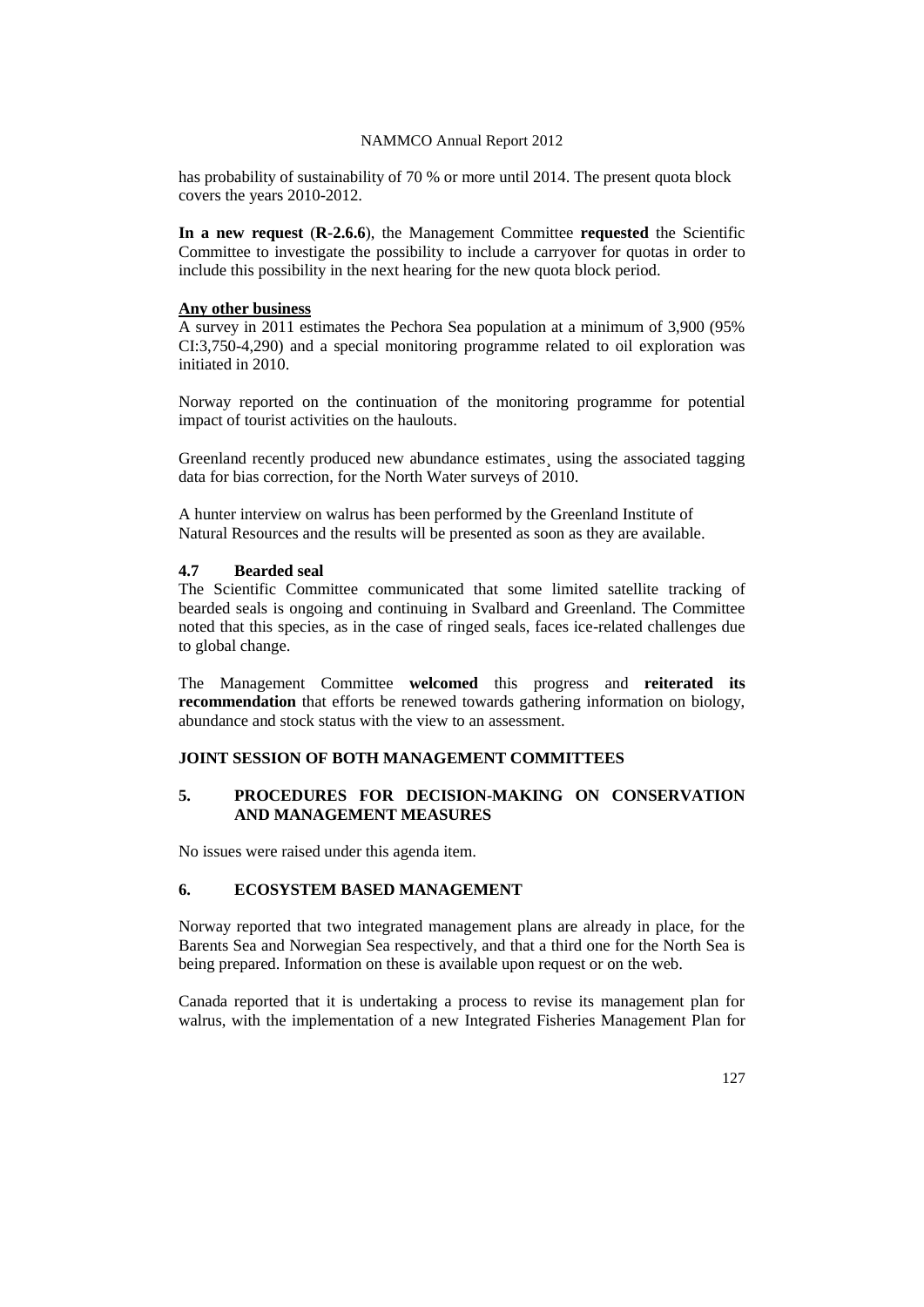walrus expected in 2013. This new plan will, to a large extent, make use of spatial planning to set harvest limits.

The 3rd Arctic Council Ecosystem-Based Management Experts Group Meeting will take place 3-5 October in Tromsø and NAMMCO has been invited to observe.

# **7. USER KNOWLEDGE IN MANAGEMENT DECISION-MAKING**

The Management Committee **charged** Arne Bjørge (Norway) to observe at the presentation at the University of Tromsø of a project involving Traditional Ecological Knowledge.

Greenland oriented the Management Committees that a pilot project in three areas in North Greenland, working with local documentation and local management of living resources has been running since 2010. The final visit to the settlements will take place at end of September 2012 and an evaluation of the project will be presented at NAMMCO 22. Furthermore, there is continuing collaboration between the Hunters and Fishermen Association (KNAPK) and Greenland Institute of Natural Resources, based on a written agreement.

The Chair of the Committee on Hunting Methods informed that hunters' knowledge is an important and acknowledged part of the Committee's discussion of hunting methods and its recommendations to the Council. He also pointed at other activities where hunters' knowledge is important for a successful outcome, like sighting surveys for whales.

# **8. RELATED MANAGEMENT ISSUES**

### **8.1 Marine-mammal – fisheries interaction**

The Scientific Committee was informed about applications to NORA and the EU for financing the project on testing different modelling approaches. There were positive reviews from NORA but no funding obtained. The Committees **recommend** seeking national funding for this project.

In Norway, a project in Porsanger fjord investigates the ecological role of harbour seals using GSM tags, diet studies and estimates of fish resources. In the Barents Sea, using data from the Ecosystem Surveys, a study examines habitat use and prey of white-beaked dolphins and another investigates habitat use of baleen whales in relation to fish, krill and copepods.

The Icelandic minke whale programme is up for review in the IWC with a deadline in winter 2012/13. Efforts are being made to complete the studies and they will be presented to the Scientific Committee at its 2013 meeting. An Icelandic project is underway on salmon fisheries-seal interactions in Northwest Iceland.

### **8.2 Environmental questions**

The Management Committee **underlined** the serious situation for ice-breeding seals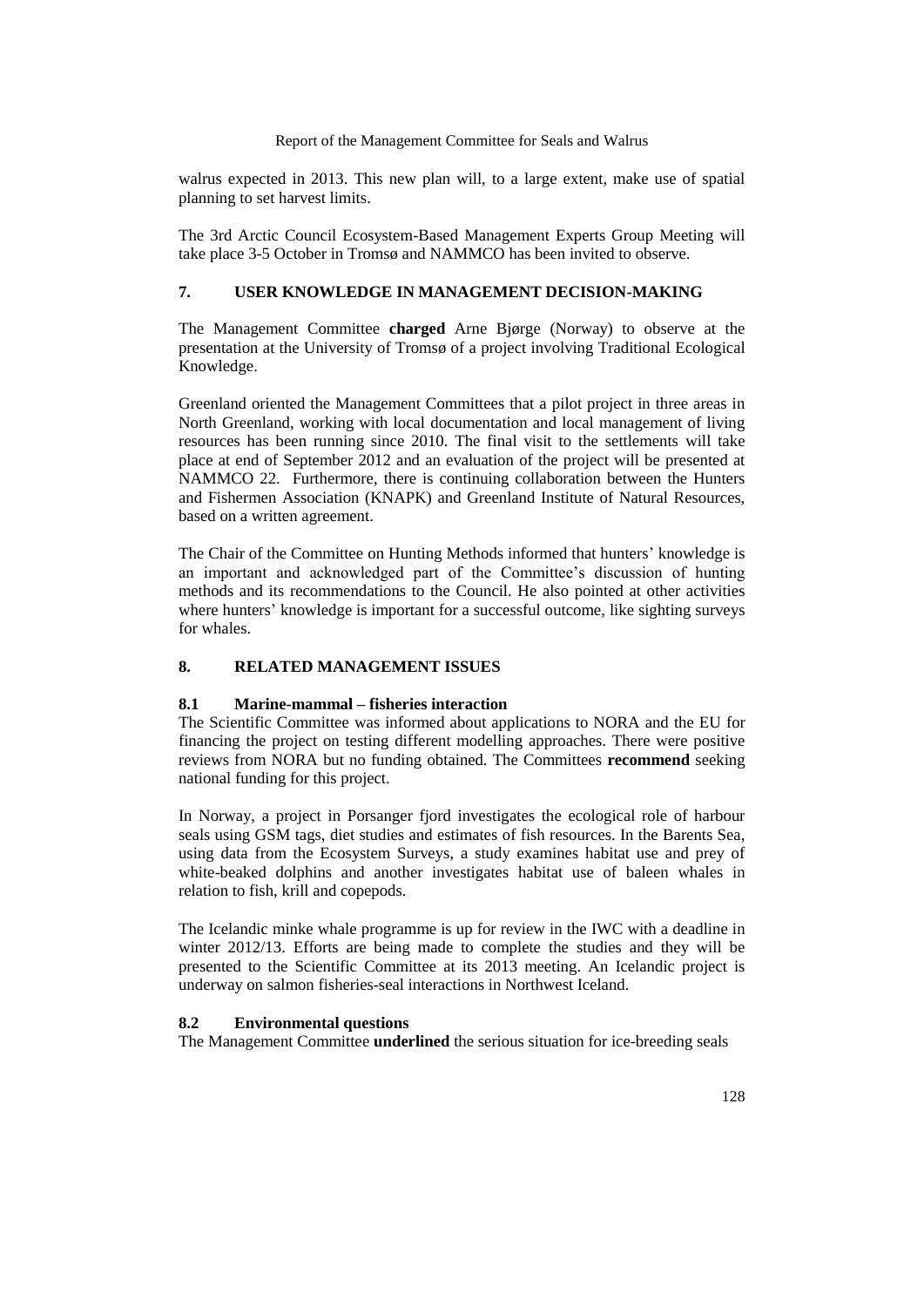when the extent and quality of sea ice is rapidly changing under the current climate change.

### **8.3 By-catch data and monitoring**

Monitoring of Norwegian gillnetters for monkfish and cod (2006-8) has yielded a bycatch estimate of 6,900 harbour porpoises. This by-catch would require a population of at least 400,000 to be sustainable. However the abundance along the Norwegian coast is unknown and the North Sea estimate of around a third of a million is not necessarily relevant. Norway has an unknown, but potentially high by-catch of harbour and grey seals.

The by-catch numbers of harbour porpoises, grey seals, and harbour seals could also be high in Iceland, based on preliminary information presented to the NAMMCO-ICES workshop in 2010. Reporting is often of unidentified seals, making it difficult to estimate by-catch for species. The Scientific Committee **reiterated its recommendation** to obtain updated information on abundance and struck and lost figures. In the case of struck and lost data it **recommended** that a struck and lost factor be developed.

The Management Committee **endorsed the Scientific Committee recommendation** that total by-catch estimates be attempted for all species (*e.g.* harbour porpoises, grey seals, and harbour seals) and that assessments of sustainability proceed through the relevant WGs.

By-catch in the Faroe Islands and Greenland is likely a small problem due to the absence of gillnets used in fisheries.

A small revision of the Greenlandic reporting system for catch, by-catch and struck and lost is underway and a process of digitalization of the hunting license system and catch reporting system will incorporate these issues in a more standard way. Greenland also reminded the Committee that a report on struck and lost rates based on a questionnaire study had been published in 2006 and it can be diffused to any interested parties.

The Scientific Committee **recommended** that:

- By-catch estimates are attempted where lacking
- By-catch estimates are validated in WGs
- Appropriate are the Harbour porpoise WG and Grey and harbour seal WG
- The sustainability of by-catch is assessed by WGs
- By-catches be reduced as much as possible, irrespectively of sustainability.

The Management Committee **endorsed** the recommendations from the Scientific Committee and **noted** the updates from member countries.

**8.4 Other Topics**

None were noted.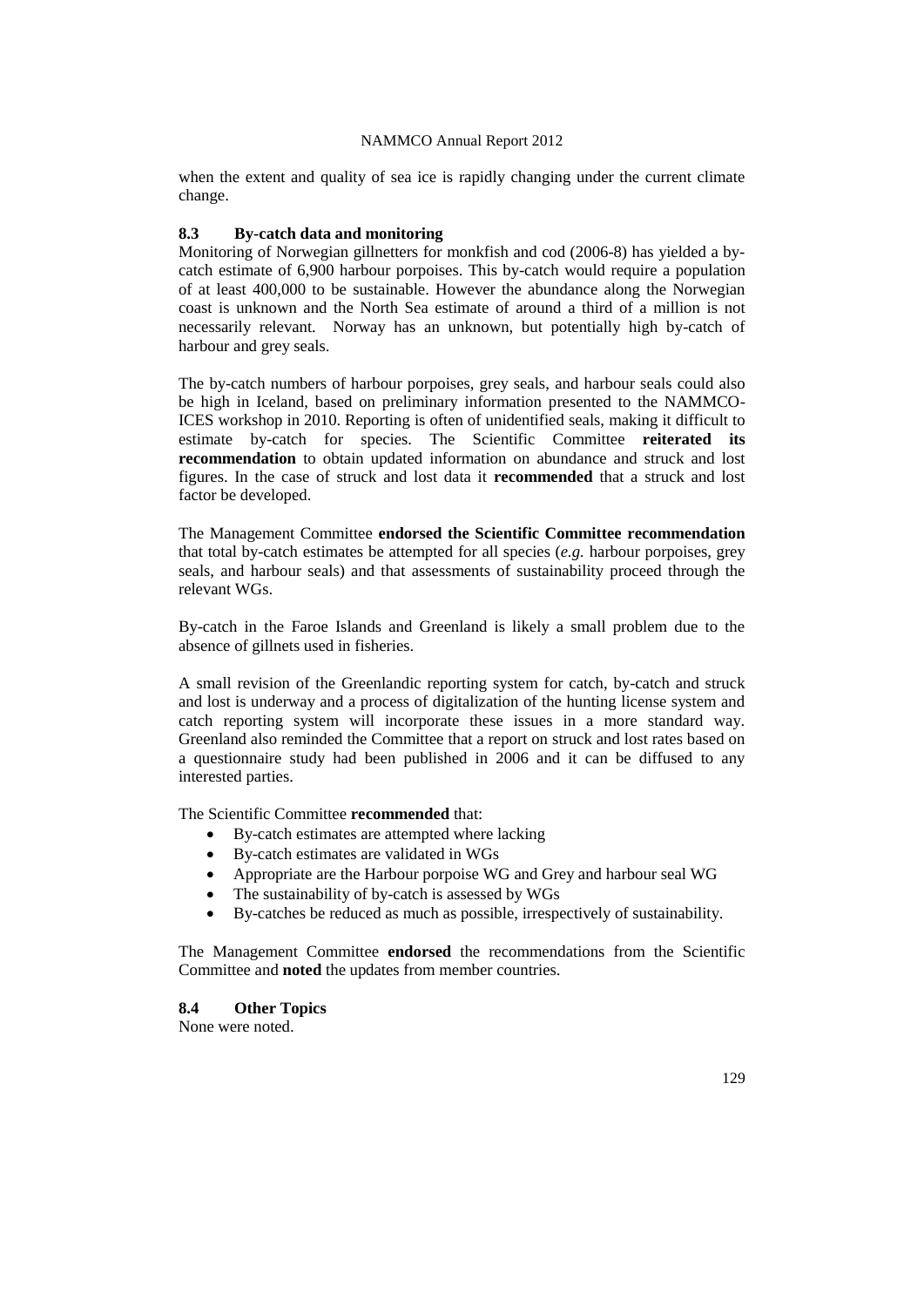# **9. TRADE ISSUES AND THE EU BAN ON IMPORT OF SEALSKIN**

In relation to the 2010 EU ban, Greenland has worked intensively through the Danish embassies, on informing on the negative effects the ban gives, and that the Inuit exemption has not helped on the trade of sealskin resulting in about 250.000 skins in storage. Greenland had reported during a public hearing in Brussels February 7th, 2012 on the consequences of the ban, including a revised "White Paper on Seal Management in Greenland". Greenland also informed that it has received information that Russia recently has introduced exemptions for sealskin produced by Inuit people.

The Government of Greenland has produced a white paper on the Management and Utilisation of Seals in Greenland available at: [http://www.nanoq.gl/emner/landsstyre/departementer/departement\\_for\\_fiskeri/~/medi](http://www.nanoq.gl/emner/landsstyre/departementer/departement_for_fiskeri/~/media/7F9AFE61E16845F7A92AA52563437165.ashx)

[a/7F9AFE61E16845F7A92AA52563437165.ashx](http://www.nanoq.gl/emner/landsstyre/departementer/departement_for_fiskeri/~/media/7F9AFE61E16845F7A92AA52563437165.ashx)

Several collaboration information projects with the Hunters and Fishermen Association (KNAPK) and an external media company have been initiated.

Norway and Canada oriented on the status of the World Trade Organisation (WTO) case. The panel selection has not yet been started, but it should happen this month. A realistic timeline sees the production of a final report by the middle of 2013.

# **10. ANY OTHER BUSINESS**

A proposal to streamline the agenda of the Management Committees was submitted by Greenland, and will be further developed by the Chairs of the Committees.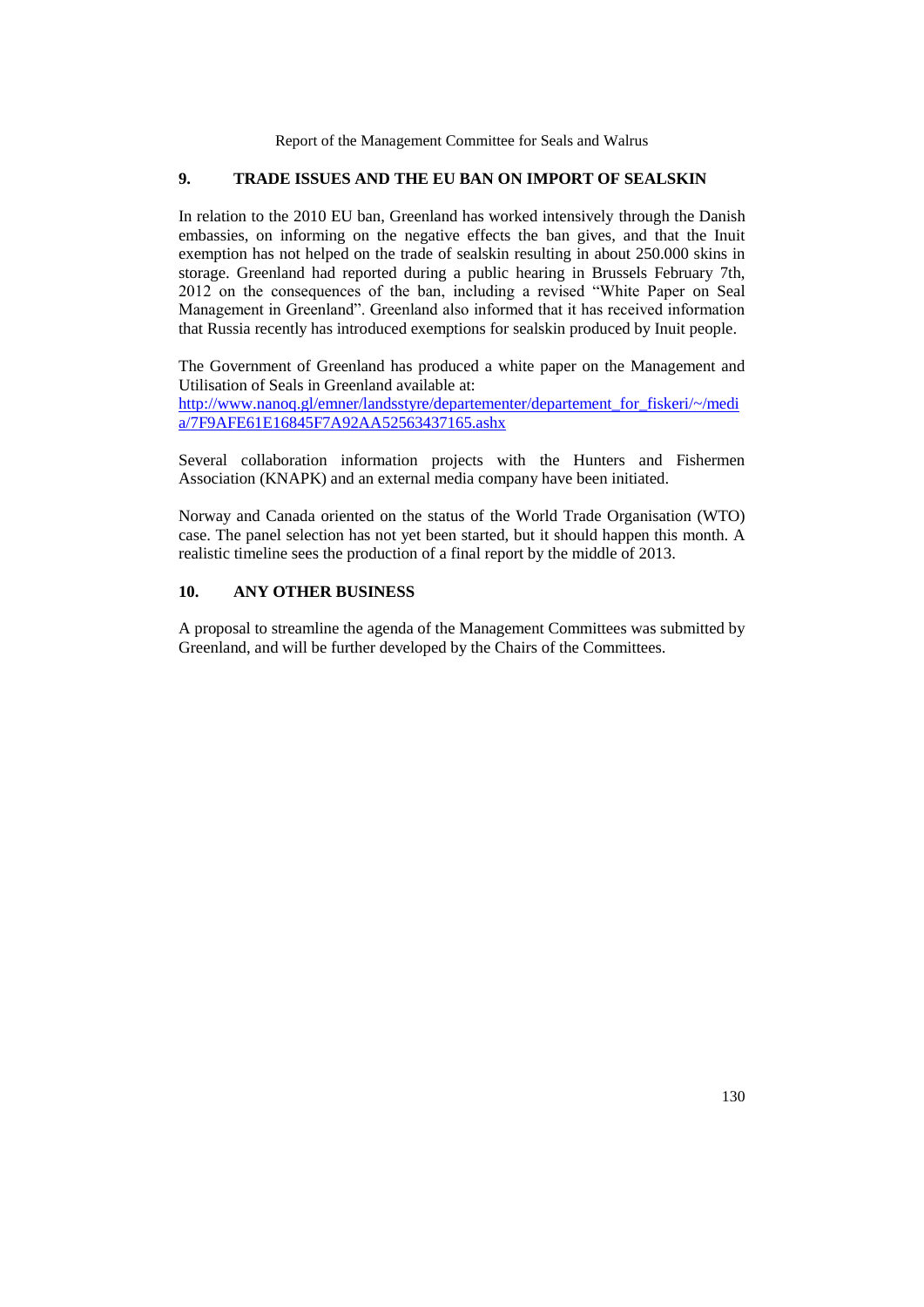## Appendix 1

### **AGENDA**

## **1. CHAIRMAN'S OPENING REMARKS**

- **2. ADOPTION OF AGENDA**
- **3. APPOINTMENT OF RAPPORTEUR**

## **4. CONSERVATION AND MANAGEMENT MEASURES FOR SEAL STOCKS**

# **4.1 Harp Seals**

*White / Barents seas Greenland Sea Northwest Atlantic*

- Status of past proposals
- Requests by Council for advice from the Scientific Committee
- Responses by the Scientific Committee
- New proposals and recommendations for scientific research
- Proposals for conservation and management

# **4.2 Hooded Seals**

*Greenland Sea Norhwest Atlantic*

- Status of past proposals
- Requests by Council for advice from the Scientific Committee
- Responses by the Scientific Committee
- New proposals and recommendations for scientific research
- Proposals for conservation and management

# **4.3 Ringed Seals**

 *Greenland Others?*

Updates

# **4.4 Grey Seals**

- *Greenland Norway Faroe Islands Iceland*
- Status of past proposals
- Requests by Council for advice from the Scientific Committee
- Responses by the Scientific Committee
- New proposals and recommendations for scientific research
- Proposals for conservation and management

# **4.5 Harbour Seals**

*Greenland Norway*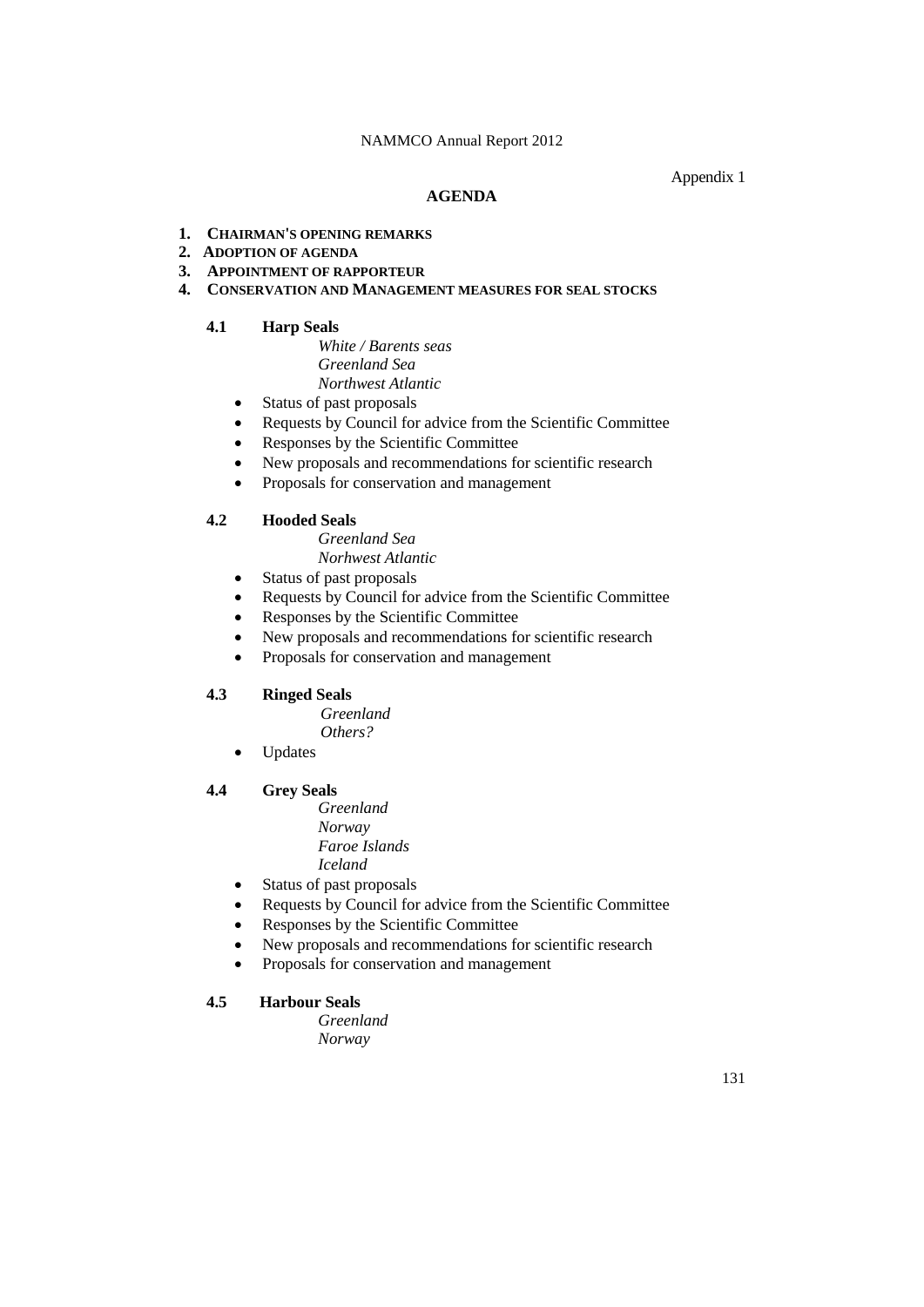### *Iceland*

- Status of past proposals
- Requests by Council for advice from the Scientific Committee
- Responses by the Scientific Committee
- New proposals and recommendations for scientific research
- Proposals for conservation and management

# **4.6 Walrus**

- *Greenland*
- Status of past proposals
- Requests by Council for advice from the Scientific Committee
- Responses by the Scientific Committee
- New proposals and recommendations for scientific research
- Proposals for conservation and management

# **4.7 Bearded seal**

*Greenland Norway*

- Updates
- **5. PROCEDURES FOR DECISION-MAKING ON CONSERVATION AND MANAGEMENT MEASURES**
- **6. ECOSYSTEM-BASED MANAGEMENT**
- **7. USER KNOWLEDGE IN MANAGEMENT DECISION-MAKING**
- **8. RELATED MANAGEMENT ISSUES<sup>6</sup>**
	- **8.1 Marine mammal - fisheries interactions<sup>7</sup>**
	- **8.2 Environmental questions**
	- **8.3 By-catch data and monitoring**
	- **8.4 Other topics**
- **9. TRADE ISSUES AND THE EU BAN OF IMPORT OF SEALSKIN**
- **10. ANY OTHER BUSINESS**

<u>.</u>

<sup>6</sup> **Agenda Item 8**: These items have been placed separately from the individual species, because they overlap to varying extents with the work of other committees; items  $8.1 - 8.3$ incl. overlap with the Management Committee for Cetaceans, and will be discussed in a joint meeting of the two Management Committees; item 8.2 is also listed on the Council agenda.

<sup>7</sup> **Agenda Item 8.1:** This item also includes Economic aspects of marine mammal – fisheries interactions and Multi-species approaches to management.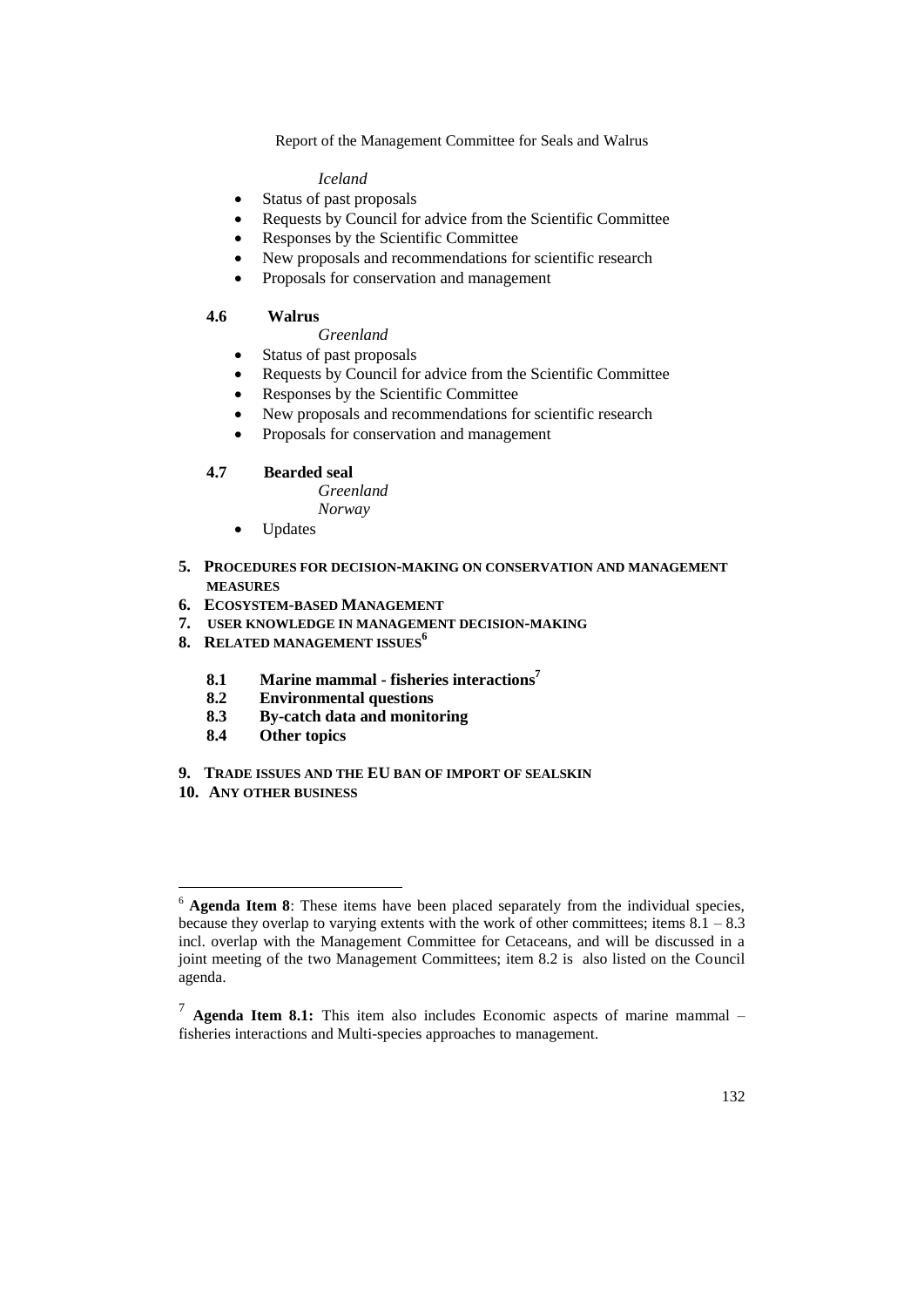Appendix 2

# **LIST OF DOCUMENTS**

| Document no                       | Title                                                                                                              | Agenda item                     |
|-----------------------------------|--------------------------------------------------------------------------------------------------------------------|---------------------------------|
| NAMMCO/20/SMC/1                   | List of Documents                                                                                                  |                                 |
| NAMMCO/20/SMC/2                   | Agenda                                                                                                             | 2.                              |
| NAMMCO/20/MC/3                    | <b>Status of Past Proposals for</b><br><b>Conservation and Management</b>                                          | 4.                              |
| NAMMCO/20/MC/4                    | Summary of Requests by NAMMCO<br>Council to the Scientific Committee, and<br>Responses by the Scientific Committee | 4.                              |
| NAMMCO/20/SMC/5                   | Recommendations to member countries<br>2010                                                                        | $\mathbf{4}$ .                  |
| NAMMCO/20/6 and<br><b>ANNEXES</b> | Report of the Eighteenth Meeting of the<br>Scientific Committee                                                    | 4., 5., 6., 7., 8.<br>and $9$ . |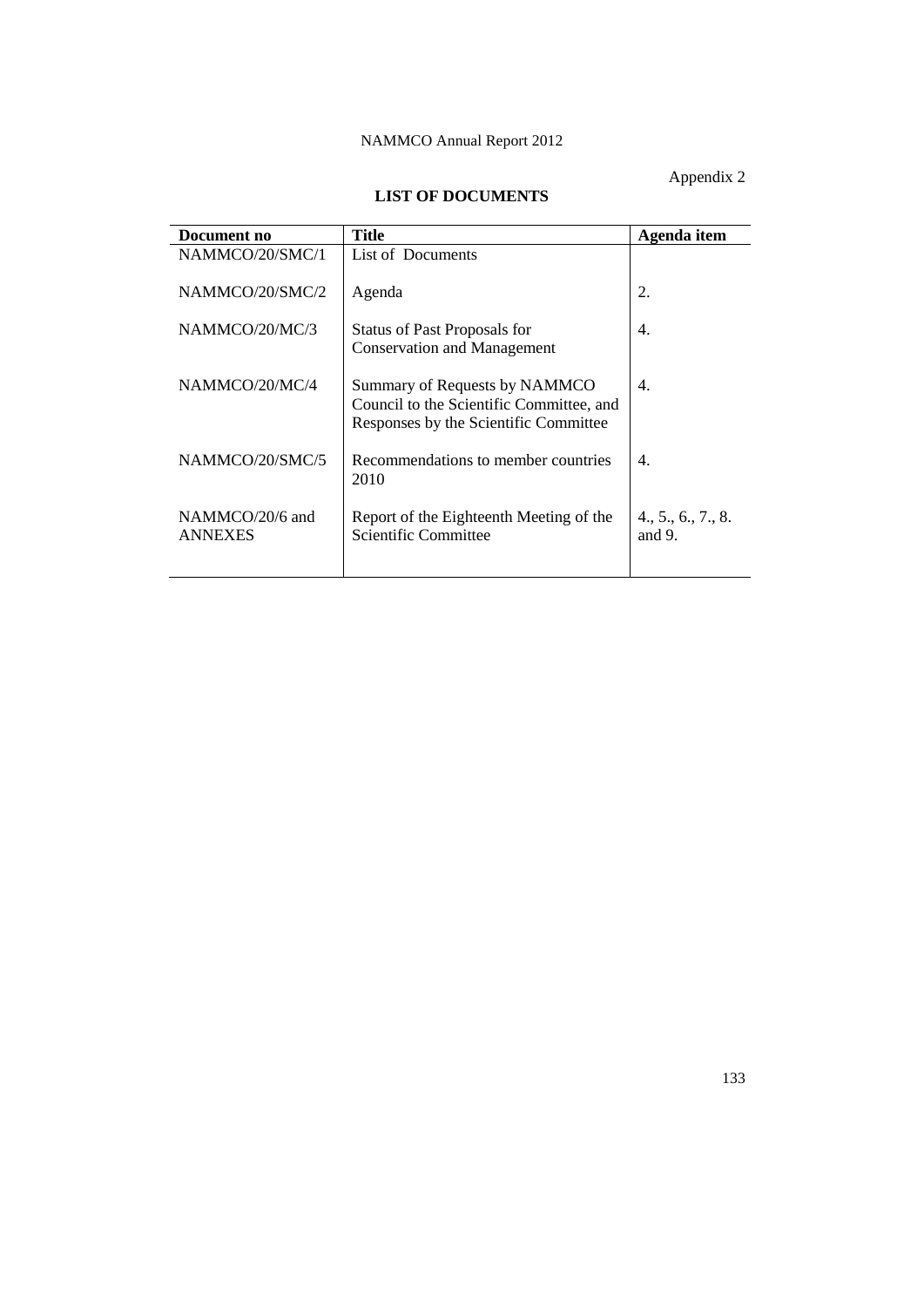Appendix 3

# **RECOMMENDATIONS TO MEMBER COUNTRIES 2012**

#### **Harp seals**

### *Norway, Greenland:*

The Management Committee for Seals and Walruses **endorsed** the Scientific Committee recommendations to limit the catches for the common stock between Norway and Russia (**R**-**2.1.10)** for the White Sea/Barents Sea to 15,827 1+ animals (or an equivalent number of pups, where one  $1+$  seal is balanced by 2 pups) and for the Greenland Sea to 16,737 animals of the 1+ age class or 33,474 pups; as an alternative 25,000 animals of class 1+ if adequate monitoring is put in place.

#### **Hooded seals**

### *Norway, Greenland:*

The Management Committee for Seals and Walruses **reviewed** the recommendations of the ICES-NAFO WG on Harp and Hooded Seals and continued to **support** the recommendations for no catches of hooded seals to be taken from the Greenland Sea, except for local catches in East Greenland.

### **Ringed seals**

# *Greenland:*

The Management Committee for Seals and Walruses **reiterated its recommendation** from the previous year to perform abundance estimates on sea ice in offshore areas but also included that updated information on fjord area occupancy is also needed.

### **Harbour seals**

### *All countries:*

The Management Committee for Seals and Walruses **reiterated its recommendation** to obtain updated information on abundance and struck and lost figures. In the case of struck and lost data it **recommended** that a struck and lost factor be developed.

#### **Bearded seals**

#### *Norway, Greenland:*

The Management Committee for Seals and Walruses **reiterated its recommendation** that efforts be renewed towards gathering information on biology, abundance and stock status with the view to an assessment.

#### **By-catch**

# *Iceland, Norway:*

The Management Committee for Seals and Walruses **endorsed the SC recommendation** that total by-catch estimates be attempted for all species (*e.g.* harbour porpoises, grey seals, and harbour seals) and that assessments of sustainability proceed through the relevant WGs.

### *All countries:*

The Management Committee for Seals and Walruses **recommended** that:

By-catch estimates are attempted where lacking